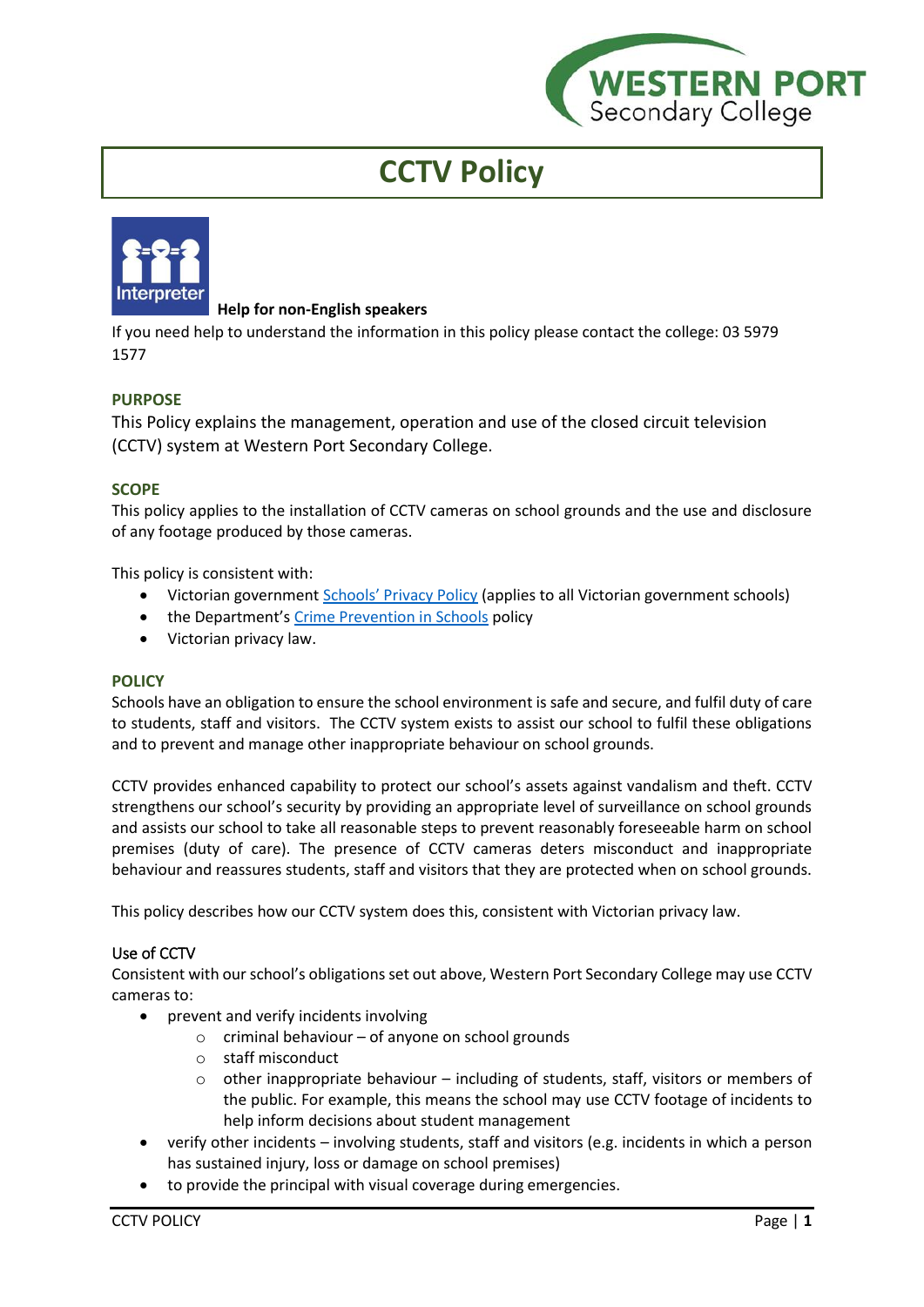

CCTV cameras are NOT:

- hidden or covert
- located in private areas such as toilets, changing rooms or staff rooms
- used to monitor student or staff work performance.

#### Location of CCTV cameras in our school

In our school, CCTV cameras are located in:

- school entrances
- corridors
- locker areas
- computer labs
- ovals
- playgrounds and courtyards
- Indoor and Outdoor Common Areas
- Areas with high value equipment
- Areas with a higher risk to health and safety

A notice is located near each CCTV camera which alerts people to the presence of the camera and this CCTV Policy.

#### Access to CCTV footage

CCTV footage is only accessed for the purposes set out in this policy (see 'Use of CCTV footage') and only by the following people:

- 1. the principal or nominee, including people explicitly authorised by the principal
- 2. central and regional Department staff, when required to assist the school for an above purpose
- 3. any other people permitted by law.

#### Showing footage to staff, students and/or their parents involved in incidents

When using CCTV for the purposes listed in this policy under the heading 'Use of CCTV' and only when appropriate, the principal, or delegate, may show specific footage of an incident to those directly involved, including relevant staff, students and/or their parents.

This means that any person on school premises may be captured on CCTV footage of an incident that the principal may subsequently show to staff, students and/or their parents.

The school cannot give copies of CCTV footage to staff, students, parents or any other parties. Any requests for a copy of CCTV footage must be made to the Department's Freedom of Information Unit, as set out below.

## Managing and securing the CCTV system

The principal or their nominee is responsible for managing and securing the CCTV system including:

- 1. operation of the CCTV system and ensuring it complies with this policy
- 2. considering the appropriate location and use of cameras and method for storing CCTV footage
- 3. maintaining and upgrading cameras when required.

## Ownership of CCTV footage

The Department of Education and Training (the Department) owns all CCTV footage.